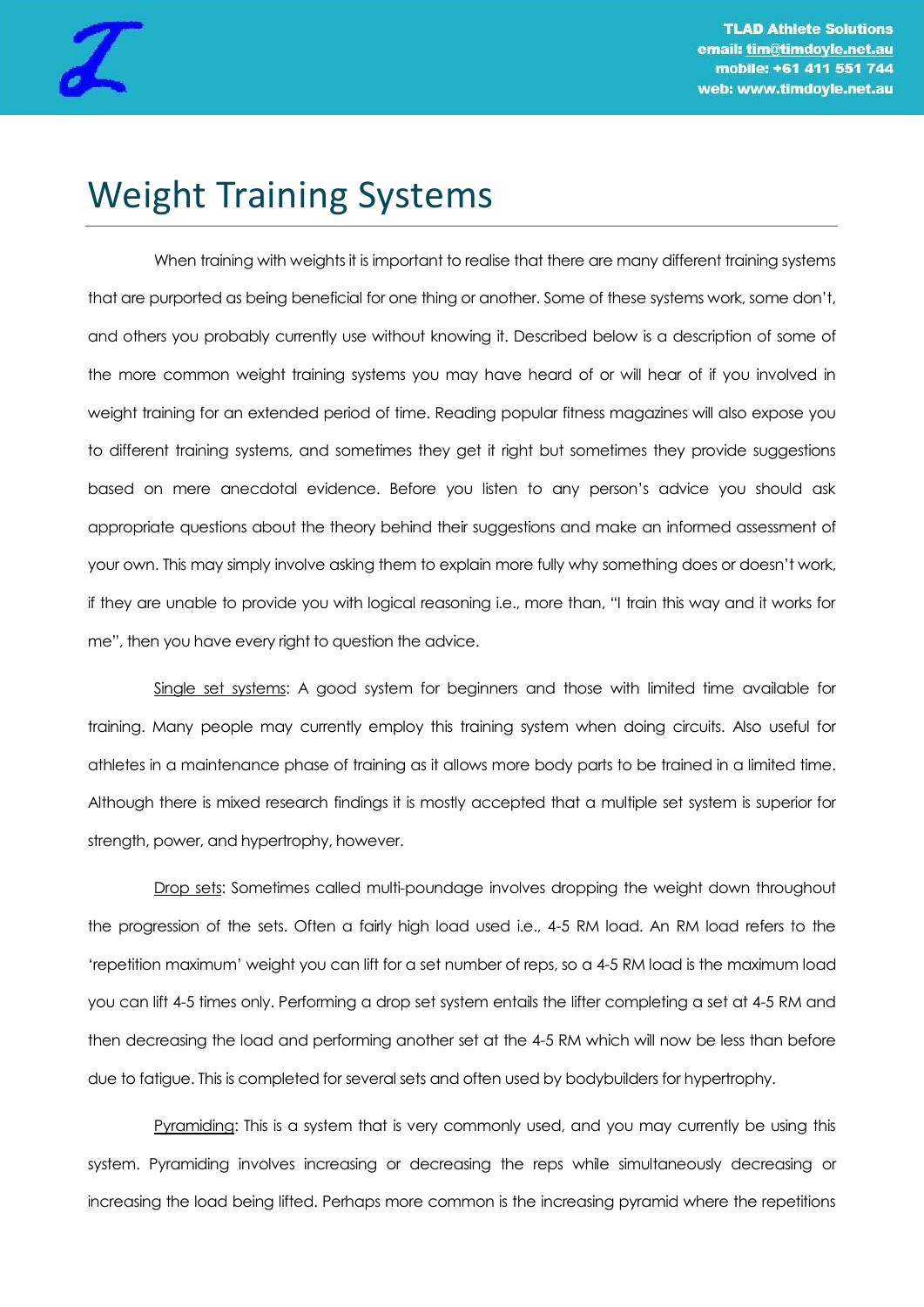

start high, around 8 reps, and decrease to only a few reps over 5 or 6 sets. With each decrease in the repetitions the load is increased starting at a moderately heavy load increasing to a high load by the end of the exercise. This system is often used by powerlifters and those interested in increasing their 1RM strength. Strictly speaking the pyramid system requires the lifter to work both up the pyramid (light to heavy load, high to low reps) and then back down the pyramid. More often though only "half-pyramids" are performed and usually this is going up the pyramid. Very early variations of systems similar to the ascending half-pyramid (the Delorme regime) and the descending half-pyramid (the Oxford system) have both shown improvements when evaluated by researchers.

Superpump: This is a system used extensively by bodybuilders and those wishing to increase their muscle size. It is borne out of the idea that 15 to 18 sets are required by advanced bodybuilders to achieve the results they are after. The 15 to 18 sets are made up from about 3 different exercises. Importantly, all repetitions are performed with strict form and each body part is trained 2 to 3 times per week. It has been suggested that although this system may be beneficial for smaller muscle groups like the deltoids, biceps, etc. larger body parts such as the back and legs may fatigue the lifter too much so that subsequent sets and exercises will be compromised and not performed at an intensity high enough to elicit a response.

Cheating: Though not strictly a system, cheating is an advanced technique that can be effectively used by lifters with appropriate experience and conditioning. The basic theory behind cheating revolves around forcing the muscles to lift a heavier load than they could with strict from; it is thought that the increased load is the stimulus necessary to spur muscle development. Some people will wrongly use cheating when starting a program. When you cheat while performing an exercise you are going to put stresses onto structures that are not normally used when performing an exercise with correct technique. For this reason cheating should only be performed by advanced lifters, whose joint structures, tendons, and muscles are adequately conditioned so that they can withstand the extra stresses that will be place on them. Commonly cheating is used at the end of a set to perform a few extra repetitions beyond what would be normally performed if correct technique was maintained. This will force the muscles to be used nearer to their maximum and force development as a result of this stimulus. Cheating may also be used for a complete set to help move past a sticking point of a particular exercise. To use